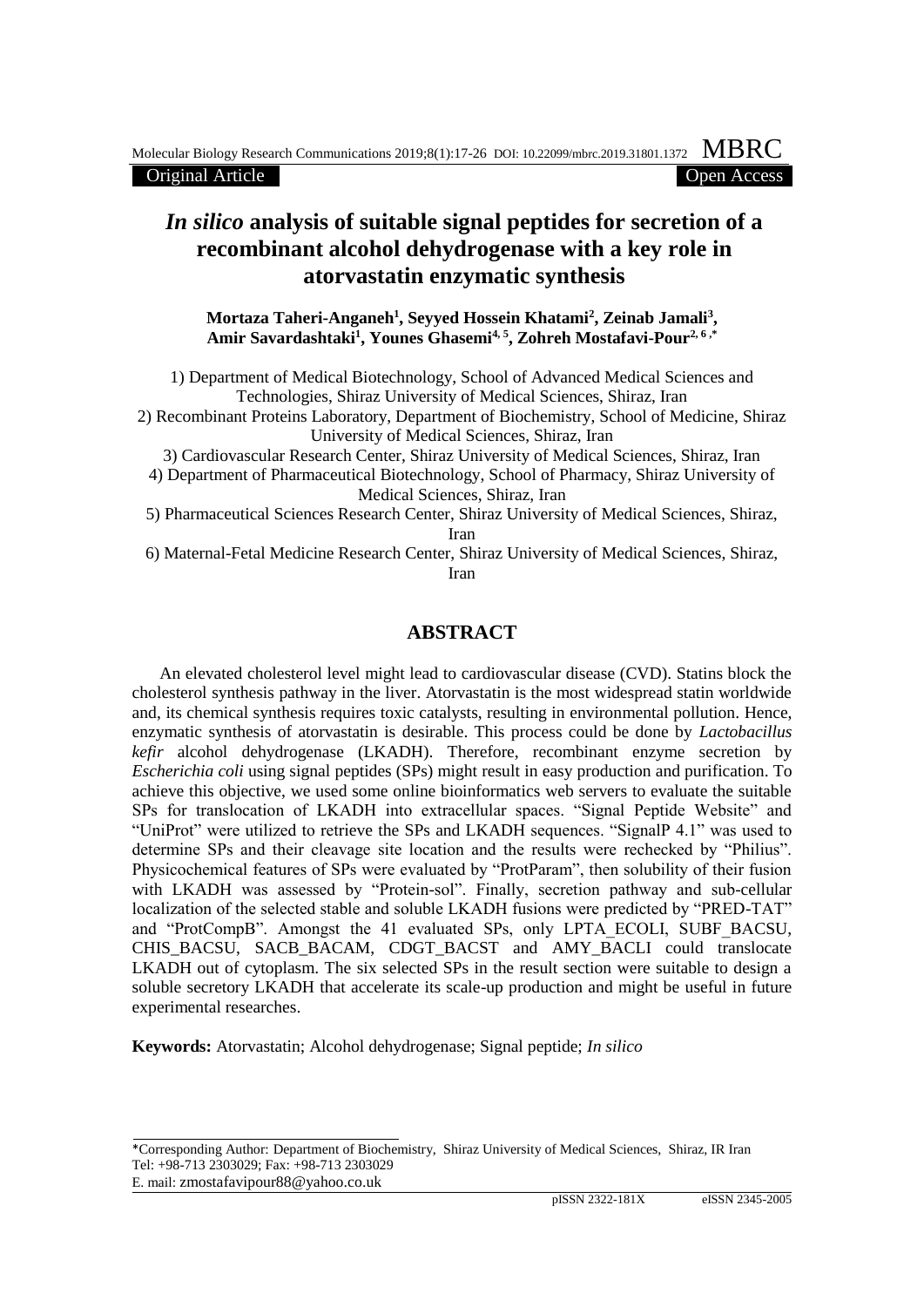## **INTRODUCTION**

Cardiovascular disease (CVD) is one of the major cause of morbidity and mortality worldwide [1]. Increased level of low-density lipoprotein cholesterol (LDL-C) is considered as the main risk factor for CVD. 3-hydroxy-3-methylglutaryl-coenzyme A (HMG-CoA) reductase inhibitors ('statins') were introduced since the late 1980s to prevent cardiovascular disease. Statins are potent inhibitors for HMG-CoA reductase, which block the cholesterol synthesis pathway in the liver and reduce major cardiovascular events [2]. It is proven that statins might interfere with other biological pathways as well as having several potential therapeutic effects [3]. Atorvastatin is a type of statin that reduces LDL cholesterol, which results in mortality rate reduction due to coronary heart diseases.

Lipitor® (atorvastatin calcium) is one of the best-selling drugs in the world. The side chain of atorvastatin has two chiral cores that their synthesis is a critical step in atorvastatin synthesis process [4,5]. It was revealed that the chemical synthesis of atorvastatin needs expensive catalysts, causing extreme environmental pollutions. Therefore, applicable enzymes can reduce costs and prevent toxicity in the environment. *Lactobacillus kefir* alcohol dehydrogenase (LKADH) was introduced in 1990 by Hummel *et al*. LKADH is shown to be a beneficial enzyme for the industrial production of atorvastatin since it can act as a suitable enzyme for synthesizing the side chain of atorvastatin by reducing tert-butyl 6-chloro-3, 5-dioxohexanoate to tert-Butyl (S)-6-chloro-5-hydroxy-3-oxohexanoate, using nicotinamide adenine dinucleotide phosphate (NADPH) in a fed-batch system. NADPH is an expensive reagent, which is the limiting factor in the process of atorvastatin side chain production by LKADH; hence, its regeneration has significant importance, especially in industrial scales. On the other hand, LKADH as a single-enzyme system can effectively regenerate NADPH using cost-efficient solvent like ethanol along with the synthesis of the product. This binary function is considered as a significant advantage [6,7].

Recombinant DNA technology can help the industrial production of proteins by reducing the cost and increasing the efficacy of the bioprocesses. *Escherichia coli* (*E.coli*) is one of the most widespread expression hosts that can produce heterologous recombinant proteins [8]. High-level expression of recombinant proteins in *E.coli* can result in high amount aggregation of insoluble misfolded proteins in the cytoplasm, which is considered as the inclusion bodies. These aggregated intermediates are unable to get a suitable biological activity. Hence, the inclusion bodies has to be refolded to get the appropriate soluble proteins. [9]. One solution is to synthesize secretory recombinant proteins, which excrete into the periplasmic space or culture medium. Preventing protease attack, facilitated purification, correct formation of disulfide bonds and accurate protein folding are the advantages of the secretory production of recombinant proteins in comparison with cytoplasmic expression [10].

Considering the secretory production of recombinant proteins, they can be guided to the periplasmic space or culture medium by fusing suitable signal sequences to their N-terminus. There are several common translocation systems in the *E.coli* including Sec system, signal recognition particle-dependent (SRP-dependent) pathway, and twin-arginine translocation (TAT) system. Hence, it is possible to increase the efficiency of a translocation system using alternative signal peptides (SPs) that might be obtained from some heterologous species. A significant increase in the protein production at a commercial level, is the result of using SPs. A SP has various motifs, necessary to target a specific protein in the extra-cytoplasmic spaces. It is located at N-terminus of immature desired protein and can be detached by signal (leader) peptidase. The length of SPs is usually 15-30 amino acids that includes three distinct regions. Generally n-region consists of 5-8 positively charged residues, h-region is composed of 8-12 hydrophobic residues and, c-region contains 5-7 polar residues, which include cleavage site location in carboxyl terminus [11].

Various computational approaches were applied to predict a suitable N-terminal SPs, and different bioinformatics tools were utilized to predict the SPs presence and their locations [12]. In the present study, several online web servers were used to investigate suitable SPs for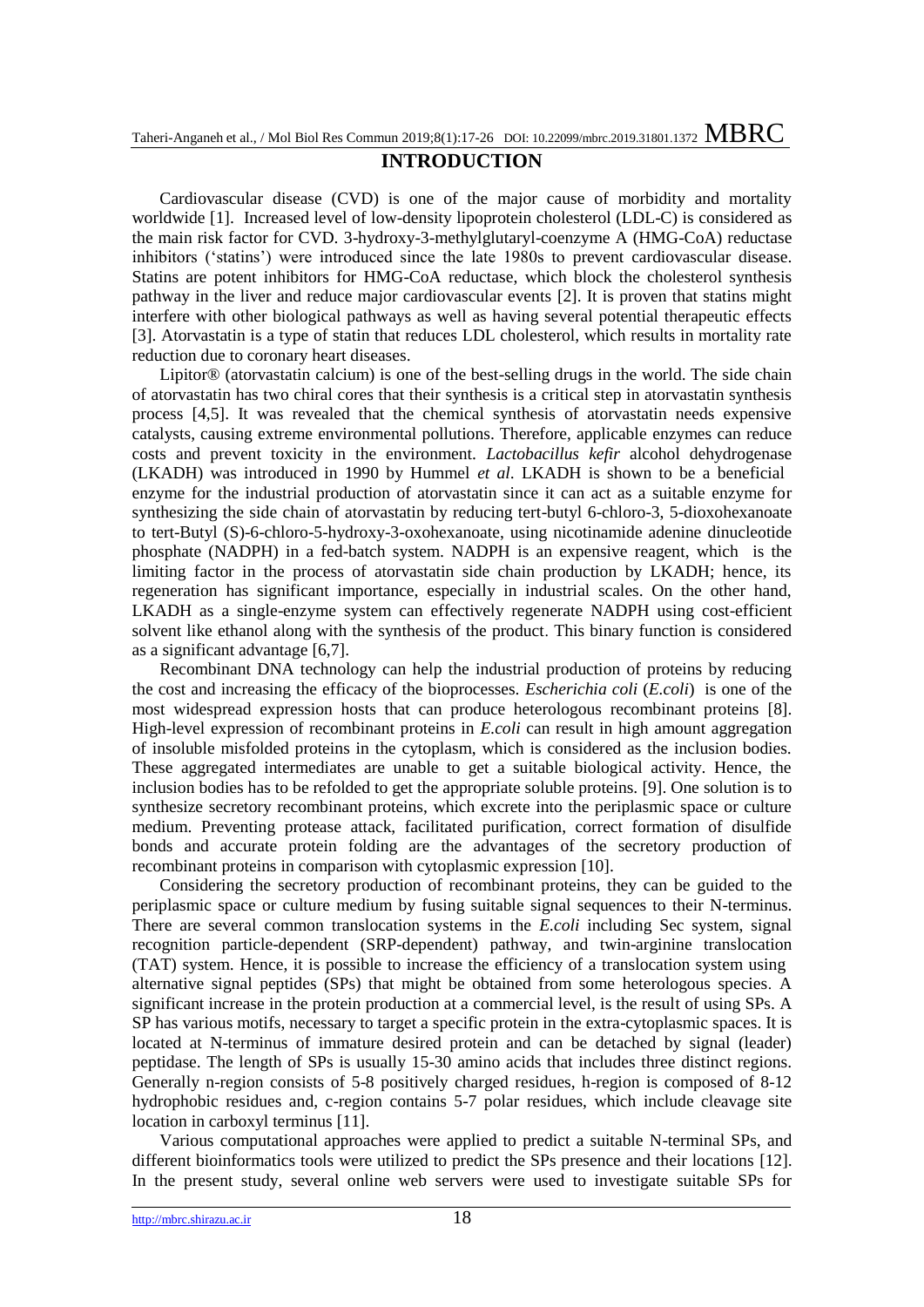secretory production of LKADH. To the best of our knowledge, we could not find any *in silico* studies for secretory production of LKADH.

## **MATERIALS AND METHODS**

**Dataset retrieval:** "Signal Peptide Website" [\(http://www.signalpeptide.de/\)](http://www.signalpeptide.de/) was employed to retrieve 41 appropriate SPs. SPs were chosen according to several criteria. Selected SPs were marked as confirmed in the mentioned database and belonged to bacterial secretory proteins. The collected data were validated using the "UniProt" server [\(http://www.uniprot.org/\)](http://www.uniprot.org/) according to the experimental evidences. The amino acid sequence of LKADH was retrieved from the UniProt (Table 1).

| Table 1: Amino acid sequences of the signal peptides |
|------------------------------------------------------|
|------------------------------------------------------|

| <b>Accession</b>   | <b>Signal Peptide</b> | Protein name                                     | Source                        | <b>Amino Acid Sequence</b>         |
|--------------------|-----------------------|--------------------------------------------------|-------------------------------|------------------------------------|
| No.                |                       |                                                  |                               |                                    |
| (Uniprot)          |                       |                                                  |                               |                                    |
| P00634             | PPB_ECOLI             | Alkaline phosphatase                             | Escherichia coli (strain K12) | <b>MKQSTIALALLPLLFTPVTKA</b>       |
| P02932             | PHOE_ECOLI            | Outer membrane pore protein E                    | Escherichia coli (strain K12) | <b>MKKSTLALVVMGIVASASVOA</b>       |
| P0A910             | <b>OMPA ECOLI</b>     | Outer membrane protein A                         | Escherichia coli (strain K12) | <b>MKKTAIAIAVALAGFATVAQA</b>       |
| P02931             | OMPF_ECOLI            | Outer membrane protein F                         | Escherichia coli (strain K12) | <b>MMKRNILAVIVPALLVAGTANA</b>      |
| P09169             | OMPT_ECOLI            | Protease 7                                       | Escherichia coli (strain K12) | <b>MRAKLLGIVLTTPIAISSFA</b>        |
| P06996             | OMPC_ECOLI            | Outer membrane protein C                         | Escherichia coli (strain K12) | <b>MKVKVLSLLVPALLVAGAANA</b>       |
| P13811             | <b>ELBH_ECOLX</b>     | Heat-labile enterotoxin B chain                  | Escherichia coli              | MNKVKFYVLFTALLSSLCAHG              |
| P02943             | LAMB_ECOLI            | Maltoporin                                       | Escherichia coli (strain K12) | <b>MMITLRKLPLAVAVAAGVMSAQAMA</b>   |
| P0AEX9             | MALE_ECOLI            | Maltose-binding periplasmic protein              | Escherichia coli (strain K12) | MKIKTGARILALSALTTMMFSASALA         |
| P0AEG4             | <b>DSBA_ECOLI</b>     | Thiol: disulfide interchange protein             | Escherichia coli (strain K12) | <b>MKKIWLALAGLVLAFSASA</b>         |
|                    |                       | dsbA                                             |                               |                                    |
| POAEE5             | DGAL_ECOLI            | D-galactose-binding periplasmic<br>protein       | Escherichia coli (strain K12) | <b>MNKKVLTLSAVMASMLFGAAAHA</b>     |
| P38683             | TORT_ECOLI            | Periplasmic protein torT                         | Escherichia coli (strain K12) | <b>MRVLLFLLLSLFMLPAFS</b>          |
| P0A855             | <b>TOLB ECOLI</b>     | Protein tolB                                     | Escherichia coli (strain K12) | <b>MKQALRVAFGFLILWASVLHA</b>       |
| P22542             | HSTI_ECOLX            | Heat-stable enterotoxin II                       | Escherichia coli (strain K12) | <b>MKKNIAFLLASMFVFSIATNAYA</b>     |
| P62593             | <b>BLAT ECOLX</b>     | Beta-lactamase TEM                               | Escherichia coli              | <b>MSIQHFRVALIPFFAAFCLPVFA</b>     |
| P00805             | ASPG2_ECOLI           | 1-asparaginase 2                                 | Escherichia coli (strain K12) | <b>MEFFKKTALAALVMGFSGAALA</b>      |
| A2TJI4             | CEXE_ECOLX            | Protein cexE                                     | Escherichia coli              | <b>MKKYILGVILAMGSLSAIA</b>         |
|                    |                       |                                                  |                               |                                    |
| P05458             | PTRA_ECOLI            | Protease 3                                       | Escherichia coli (strain K12) | MPRSTWFKALLLLVALWAPLSQA            |
| P45523             | <b>FKBA_ECOLI</b>     | FKBP-type peptidyl-prolyl cis-trans<br>isomerase | Escherichia coli              | <b>MKSLFKVTLLATTMAVALHAPITFA</b>   |
| P69776             | LPP ECOLI             | Major outer membrane lipoprotein                 | Escherichia coli (strain K12) | <b>MKATK</b> LVLGAVILGSTLLAG       |
| P31550             | THIB_ECOLI            | Thiamine-binding periplasmic                     | Escherichia coli (strain K12) | <b>MLKKCLPLLLLCTAPVFA</b>          |
|                    |                       | protein                                          |                               |                                    |
| Q47537             | TAUA_ECOLI            | Taurine-binding periplasmic protein              | Escherichia coli (strain K12) | <b>MAISSRNTLLAALAFIAFQAQA</b>      |
| P23857             | PSPE_ECOLI            | Phage shock protein E                            | Escherichia coli (strain K12) | <b>MFKKGLLALALVFSLPVFA</b>         |
| P07102             |                       | Periplasmic appA protein                         | Escherichia coli (strain K12) | <b>MKAILIPFLSLLIPLTPQSAFA</b>      |
|                    | PPA_ECOLI             |                                                  |                               |                                    |
| P34210             | OMPP_ECOLI            | Outer membrane protease ompP                     | Escherichia coli (strain K12) | <b>MQTKLLAIMLAAPVVFSSQEASA</b>     |
| P24093             | DRAA_ECOL             | Dr hemagglutinin structural subunit              | Escherichia coli (strain K12) | <b>MKKLAIMAAASMVFAVSSAHA</b>       |
|                    | X                     |                                                  |                               |                                    |
| P0A915             | <b>OMPW ECOLI</b>     | Outer membrane protein W                         | Escherichia coli (strain K12) | <b>MKKLTVAALAVTTLLSGSAFA</b>       |
| P0AFI5             | PBP7_ECOLI            | D-alanyl-D-alanine endopeptidase                 | Escherichia coli (strain K12) | MPKFRVSLFSLALMLAVPFAPQAVA          |
| P33590             | NIKA_ECOLI            | Nickel-binding periplasmic protein               | Escherichia coli (strain K12) | <b>MLSTLRRTLFALLACASFIVHA</b>      |
| P0ADV1             | LPTA_ECOLI            | Lipopolysaccharide export system                 | Escherichia coli (strain K12) | <b>MKFKTNKLSLNLVLASSLLAASIPAFA</b> |
|                    |                       | protein lptA                                     |                               |                                    |
| P16397             | <b>SUBF_BACSU</b>     | Bacillopeptidase F                               | <b>Bacillus</b> subtilis      | MRKKTKNRLISSVLSTVVISSLLFPGAA       |
|                    |                       |                                                  |                               | GA                                 |
| Q02113             | <b>CWBA_BACS</b>      | Amidase enhancer                                 | <b>Bacillus</b> subtilis      | <b>MKSCKQLIVCSLAAILLLIPSVSFA</b>   |
|                    | U                     |                                                  |                               |                                    |
| P34957             | QOX2_BACSU            | Quinol oxidase subunit 2                         | <b>Bacillus</b> subtilis      | MVIFLFRALKPLLVLALLTVVFVLGG         |
| O07921             | <b>CHIS_BACSU</b>     | Chitosanase                                      | <b>Bacillus</b> subtilis      | MKISMQKADFWKKAAISLLVFTMFFT         |
|                    |                       |                                                  |                               | LMMSETVFA                          |
| P <sub>21130</sub> | SACB_BACA             | Levansucrase                                     | Bacillus amyloliquefaciens    | MNIKKIVKQATVLTFTTALLAGGATQ         |
|                    | М                     |                                                  |                               | AFA                                |
| P39824             | <b>BLAC_BACSU</b>     | Beta-lactamase                                   | <b>Bacillus</b> subtilis      | MKLKTKASIKFGICVGLLCLSITGFTPF       |
|                    |                       |                                                  |                               | <b>FNSTHAEA</b>                    |
| P07980             | <b>GUB_BACAM</b>      | Beta-glucanase                                   | Bacillus amyloliquefaciens    | MKRVLLILVTGLFMSLCGITSSVSA          |
| P31797             | CDGT_BACST            | Cyclomaltodextrin                                | Bacillus stearothermophilus   | <b>MRRWLSLVLSMSFVFSAIFIVSDTQKV</b> |
|                    |                       | glucanotransferase                               |                               | <b>TVEA</b>                        |
| P06874             | THER_BACST            | Thermolysin                                      | Bacillus stearothermophilus   | MNKRAMLGAIGLAFGLLAAPIGASA          |
| P00808             | <b>BLAC_BACLI</b>     | Beta-lactamase                                   | Bacillus licheniformis        | MKLWFSTLKLKKAAAVLLFSCVALAG         |
| P06278             | <b>AMY_BACLI</b>      | Alpha amylase                                    | Bacillus licheniformis        | <b>MKQQKRLYARLLTLLFALIFLLPHSAA</b> |
|                    |                       |                                                  |                               | AA                                 |

The amino acids in the n-region are boldfaced and the underlined amino acids shows the c-region.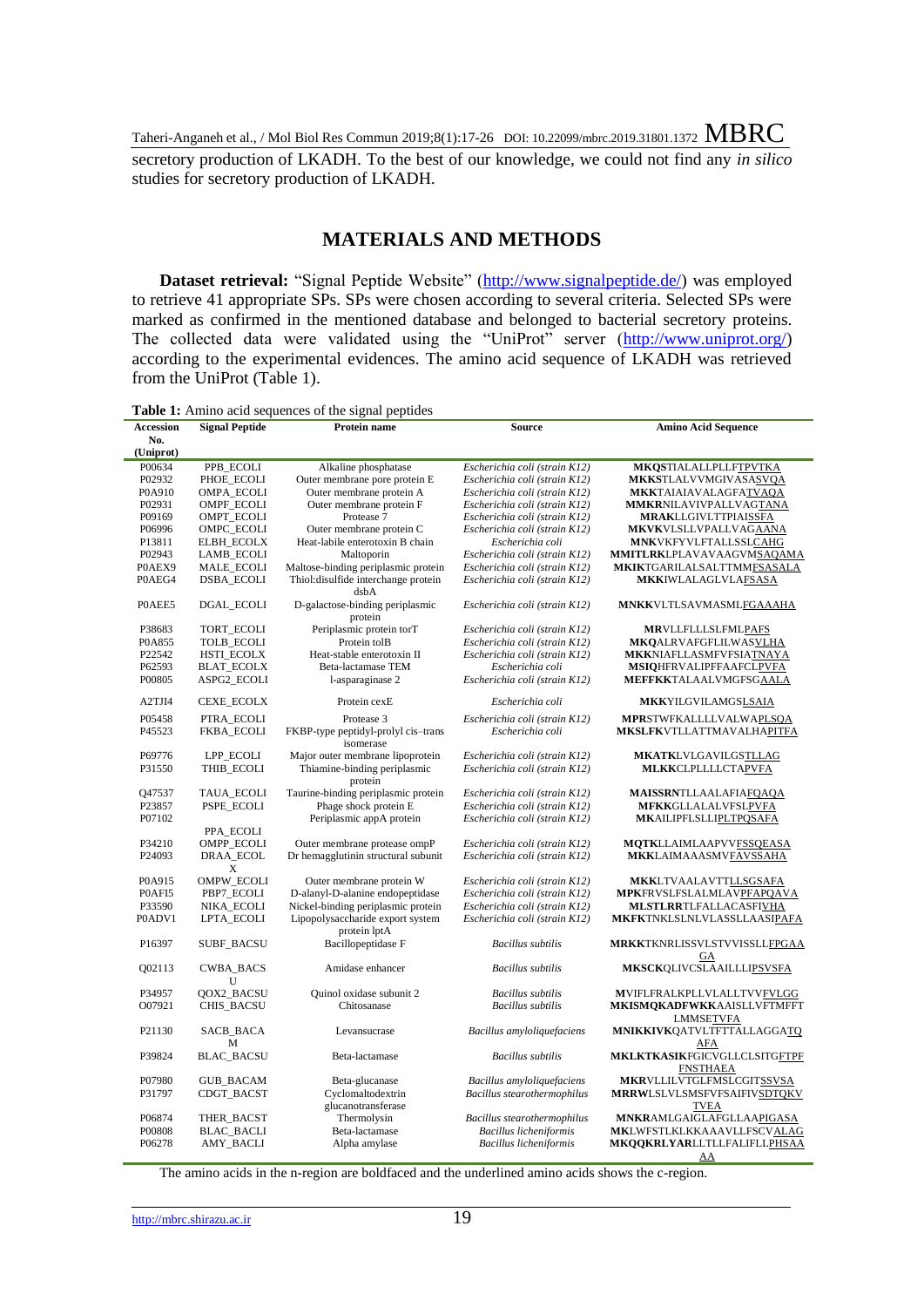Prediction of signal peptides presence and their cleavage site location: "SignalP 4.1" [\(http://www.cbs.dtu.dk/services/SignalP/\)](http://www.cbs.dtu.dk/services/SignalP/) is an online web server that distinguishes three regions of SPs and their presence probability for target protein based on artificial neural networks (ANNs). SignalP was upgraded to version 4.1 in 2012 with the advent of a cut-off value that was named D-score. D-score is used for the final decision about SPs presence in Nterminus of input amino acid sequences. In this study, if a sequence had a D-score higher than 0.57 was considered as SP. SignalP results for each amino acid sequence are made of three scores based on the neural networks. SPs cleavage sites are determined using C-score (raw cleavage site score). S-score (signal peptide score) distinguishes the sequence of SPs from the target protein sequence and proteins without SPs. Y-score (combined cleavage site score) is the geometric average of the C-score and the slope of the S-score, which differentiate cleavage site prediction better than the raw C score alone [13]. SignalP results were rechecked by "Philius" [\(http://www.yeastrc.org/philius/\)](http://www.yeastrc.org/philius/). A sequence with type confidence more than 0.5 was considered as signal peptide.

**Evaluation of signal peptides physico-chemical properties and solubility:** "ProtParam" is an online server at [\(http://web.expasy.org/\)](http://web.expasy.org/), which was employed to predict the different physico-chemical properties of the SPs, including amino acid composition, molecular weight, theoretical pI (isoelectric point), positively charged residues, instability index, aliphatic index, and grand average of hydropathicity (GRAVY). ProtParam evaluates these features based on a protein sequence [14]. SPs instability index separately and connected to LKADH was evaluated. The solubility of SPs and LKADH fusions were predicted using "Protein-sol" online software. Protein–Sol [\(http://protein-sol.manchester.ac.uk\)](http://protein-sol.manchester.ac.uk/) is a free online web server. Protein–Sol gives a predicted scaled solubility in the 0-1 range to interpret results easily [15]. Unstable fusion proteins and insoluble ones were removed in the next step.

*In silico* **prediction of signal peptides secretion pathway and sub-cellular localization:**  "PRED-TAT" online server [\(http://www.compgen.org/tools/PRED-TAT\)](http://www.compgen.org/tools/PRED-TAT) was used to predict SPs connected LKADH fusions secretion pathway. PRED-TAT differentiates Sec from Tat targeting SPs and predicts their cleavage sites by providing a reliability score in the 0-1 range. The prediction method of the aforementioned server is dependent on Hidden Markov Models (HMMs) and has a standard appropriate architecture for both Sec and Tat SPs [16]. Sub-cellular localization of SPs connected LKADH fusions was evaluated using "ProtCompB" online server [\(http://www.softberry.com\)](http://www.softberry.com/). Its prediction of the localized fusion was based on neural networks, containing the last localization database of homologous proteins. The average accuracy of "ProtCompB" is between 86-100% [17, 18].

## **RESULTS**

**Evaluation of signal peptides three regions and probability:** The amino acid length for all selected SPs in the n-, h- and c-regions were 2-10, 10-20, and 3-9, respectively. The most critical parameter to identify SPs presence was D-score. If a SP had a D-score higher than 0.57, it was considered as appropriate SP for the target protein. The *in silico* analysis indicated that the highest D-score belonged to CWBA\_BACSU (0.916). QOX2\_BACSU (0.217), CHIS\_BACSU (0.313), LPP\_ECOLI (0.342), BLAC\_BACSU (0.377), CDGT\_BACST (0.388), BLAT\_ECOLX (0.443), GUB\_BACAM (0.463), TOLB\_ECOLI (0.471), THER\_BACST (0.510) and OMPT\_ECOLI (0.524) were not suitable SPs for the excretion of LKADH protein, since they had D-scores below 0.57 (Table 2). These signal peptides were removed in the next step.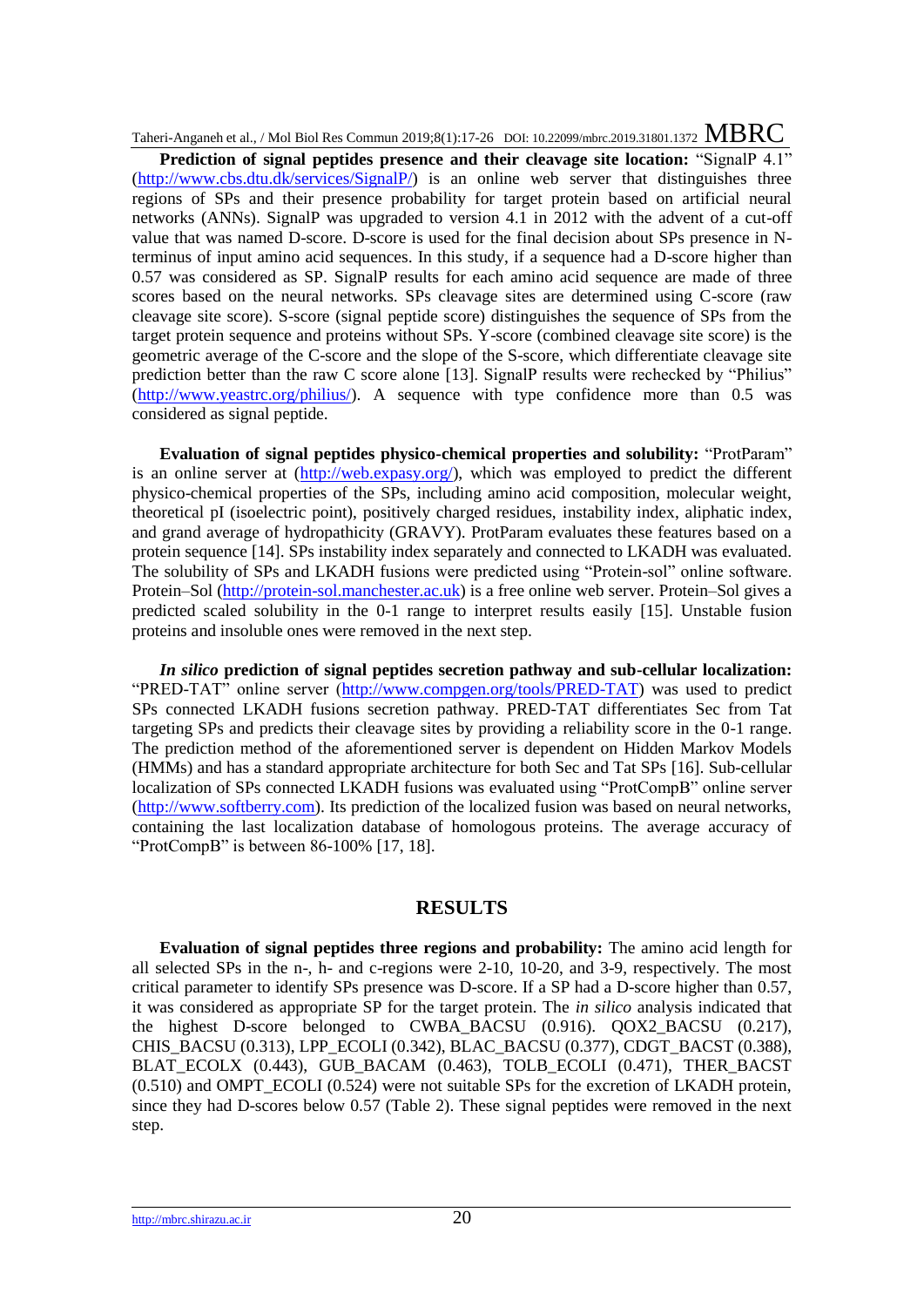| Taheri-Anganeh et al., / Mol Biol Res Commun 2019;8(1):17-26 DOI: 10.22099/mbrc.2019.31801.1372 MBRC |  |  |
|------------------------------------------------------------------------------------------------------|--|--|
|------------------------------------------------------------------------------------------------------|--|--|

| <b>Table 2:</b> In silico prediction of signal peptides for LKADH<br><b>Protein Name</b><br><b>SignalP</b> analysis |              |                                              |                          |                 |                |               |              | <b>Philius</b> |                           |      |
|---------------------------------------------------------------------------------------------------------------------|--------------|----------------------------------------------|--------------------------|-----------------|----------------|---------------|--------------|----------------|---------------------------|------|
|                                                                                                                     |              |                                              |                          |                 |                |               |              | analysis       |                           |      |
|                                                                                                                     | n-region     | <b>Cleavage Site</b><br>h-region<br>c-region |                          | $C -$<br>score  | $Y -$<br>score | $S-$<br>score | $S-$<br>mean | D-<br>score    | <b>Type</b><br>confidence |      |
| PPB ECOLI                                                                                                           | $1-4(4)$     | $5-15(11)$                                   | $16-21(6)$               | TKA-MT (21,22)  | 0.393          | 0.506         | 0.868        | 0.700          | 0.597                     | 0.99 |
| PHOE_ECOLI                                                                                                          | $1-4(4)$     | $5-17(13)$                                   | $18-21(4)$               | VQA-MT (21,22)  | 0.688          | 0.738         | 0.901        | 0.804          | 0.769                     | 0.99 |
| OMPA_ECOLI                                                                                                          | $1-3(3)$     | $4-16(13)$                                   | $17-21(5)$               | AQA-MT (21,22)  | 0.751          | 0.794         | 0.954        | 0.861          | 0.825                     | 0.99 |
| OMPF_ECOLI                                                                                                          | $1-4(4)$     | $5-18(14)$                                   | $19-22(4)$               | ANA-MT (22,23)  | 0.805          | 0.817         | 0.937        | 0.864          | 0.839                     | 0.99 |
| OMPT_ECOLI                                                                                                          | $\ast$       |                                              |                          |                 | 0.307          | 0.427         | 0.808        | 0.633          | 0.524                     | 0.98 |
| OMPC_ECOLI                                                                                                          | $1-4(4)$     | $5-16(10)$                                   | $17-20(4)$               | ANA-MT (21,22)  | 0.784          | 0.829         | 0.956        | 0.901          | 0.863                     | 0.99 |
| ELBH_ECOL                                                                                                           | $1-3(3)$     | $4-17(14)$                                   | $18-21(4)$               | AHG-MT (21,22)  | 0.750          | 0.734         | 0.912        | 0.746          | 0.740                     | 0.99 |
| LAMB_ECOLI                                                                                                          | $1-7(7)$     | $8-19(12)$                                   | $20-25(6)$               | AMA-MT (25,26)  | 0.709          | 0.760         | 0.964        | 0.877          | 0.815                     | 0.96 |
| MALE_ECOLI                                                                                                          | $1-4(4)$     | $5-19(15)$                                   | $20-26(7)$               | ALA-MT (26,27)  | 0.630          | 0.754         | 0.981        | 0.923          | 0.834                     | 0.98 |
| DSBA_ECOLI                                                                                                          | $1-3(3)$     | $4-14(11)$                                   | $15-19(5)$               | ASA-MT (19,20)  | 0.565          | 0.723         | 0.959        | 0.922          | 0.816                     | 0.99 |
| DGAL_ECOLI                                                                                                          | $1-4(4)$     | $5-16(10)$                                   | $17-23(7)$               | AHA-MT (23,24)  | 0.690          | 0.781         | 0.967        | 0.910          | 0.841                     | 0.98 |
| TORT_ECOLI                                                                                                          | $1-2(2)$     | $3-14(12)$                                   | $15-18(4)$               | AFS-MT (18,19)  | 0.517          | 0.694         | 0.957        | 0.928          | 0.804                     | 0.99 |
| TOLB_ECOLI                                                                                                          | ×            |                                              |                          |                 | 0.457          | 0.469         | 0.607        | 0.474          | 0.471                     | 0.99 |
| <b>HSTI_ECOLX</b>                                                                                                   | $1-3(3)$     | $4-18(15)$                                   | $19-23(5)$               | AYA-MT (23, 24) | 0.820          | 0.824         | 0.956        | 0.877          | 0.849                     | 0.97 |
| <b>BLAT_ECOL</b>                                                                                                    | $\ast$       | l,                                           | $\overline{\phantom{a}}$ |                 | 0.536          | 0.454         | 0.549        | 0.425          | 0.443                     | 0.99 |
| ASPG2_ECOL                                                                                                          | $1-6(6)$     | $7-18(12)$                                   | $19-22(4)$               | ALA-MT (22,23)  | 0.805          | 0.773         | 0.941        | 0.770          | 0.772                     | 0.99 |
| CEXE_ECOL                                                                                                           | $1-3(3)$     | $4-14(11)$                                   | $15-19(5)$               | AIA-MT (19,20)  | 0.639          | 0.712         | 0.943        | 0.799          | 0.753                     | 0.97 |
| PTRA_ECOLI                                                                                                          | $1-6(6)$     | $7-20(14)$                                   | $21-25(5)$               | SQA-MT (23,24)  | 0.753          | 0.833         | 0.964        | 0.920          | 0.874                     | 0.99 |
| FKBA_ECOLI                                                                                                          | $1-6(6)$     | $7-20(14)$                                   | $21-25(5)$               | TFA-MT (25,26)  | 0.522          | 0.607         | 0.957        | 0.819          | 0.706                     | 0.99 |
| LPP_ECOLI                                                                                                           | $\ast$       | J.                                           |                          |                 | 0.148          | 0.251         | 0.689        | 0.497          | 0.342                     | 0.99 |
| THIB_ECOLI                                                                                                          | $1-4(4)$     | $5-14(10)$                                   | $15-18(4)$               | VFA-MT (18,19)  | 0.515          | 0.656         | 0.919        | 0.845          | 0.744                     | 0.99 |
| TAUA_ECOLI                                                                                                          | $1-7(7)$     | $8-17(10)$                                   | $18-22(5)$               | AQA-MT (22,23)  | 0.775          | 0.741         | 0.919        | 0.775          | 0.757                     | 0.99 |
| PSPE_ECOLI                                                                                                          | $1-4(4)$     | $5-15(11)$                                   | $16-19(4)$               | VFA-MT (19,20)  | 0.850          | 0.858         | 0.952        | 0.876          | 0.866                     | 0.99 |
| PPA_ECOLI                                                                                                           | $1-2(2)$     | $3-13(11)$                                   | $14 - 22(9)$             | AFA-MT (22, 23) | 0.728          | 0.734         | 0.896        | 0.791          | 0.761                     | 0.99 |
| OMPP_ECOLI                                                                                                          | $1-4(4)$     | $5-15(11)$                                   | $16-23(8)$               | ASA-MT (23,24)  | 0.517          | 0.577         | 0.853        | 0.724          | 0.646                     | 0.95 |
| DRAA_ECOL                                                                                                           | $1-3(3)$     | $4-13(10)$                                   | $14 - 21(8)$             | AHA-MT (21,22)  | 0.622          | 0.735         | 0.946        | 0.895          | 0.810                     | 0.99 |
| OMPW_ECOL                                                                                                           | $1-3(3)$     | $4-13(10)$                                   | $14 - 21(8)$             | AFA-MT (21,22)  | 0.759          | 0.816         | 0.949        | 0.889          | 0.850                     | 0.99 |
| PBP7_ECOLI                                                                                                          | $1-3(3)$     | $4-17(14)$                                   | $18-25(8)$               | AVA-MT (25,26)  | 0.589          | 0.695         | 0.972        | 0.886          | 0.785                     | 0.99 |
| NIKA_ECOLI                                                                                                          | $1-7(7)$     | $8-19(12)$                                   | $20 - 22(3)$             | VHA-MT (22,23)  | 0.775          | 0.804         | 0.925        | 0.861          | 0.831                     | 0.99 |
| LPTA_ECOLI                                                                                                          | $1-4(4)$     | $5-23(19)$                                   | $24 - 27(4)$             | AFA-MT (27,28)  | 0.828          | 0.846         | 0.977        | 0.912          | 0.877                     | 0.99 |
| SUBF_BACS                                                                                                           | $1-4(4)$     | $5-23(19)$                                   | $24 - 30(7)$             | AGA-MT (30,31)  | 0.581          | 0.669         | 0.955        | 0.859          | 0.758                     | 0.99 |
| CWBA_BACS                                                                                                           | $1-5(5)$     | $6-19(18)$                                   | $20-25(6)$               | SFA-MT (25,26)  | 0.853          | 0.894         | 0.976        | 0.940          | 0.916                     | 0.99 |
| QOX2_BACS                                                                                                           | $\ast$       | ÷                                            |                          | Ĭ.              | 0.136          | 0.170         | 0.372        | 0.296          | 0.217                     | 0.99 |
| CHIS_BACSU                                                                                                          | ×            | ÷,                                           | L.                       |                 | 0.357          | 0.331         | 0.536        | 0.283          | 0.313                     | 0.86 |
| SACB_BACA                                                                                                           | $1 - 8(8)$   | $9 - 24(16)$                                 | $25-29(5)$               | AFA-MT (29,30)  | 0.558          | 0.596         | 0.951        | 0.772          | 0.679                     | 0.97 |
| <b>BLAC_BACS</b>                                                                                                    | ×            | L,                                           |                          |                 | 0.274          | 0.302         | 0.752        | 0.504          | 0.377                     | 0.95 |
| <b>GUB_BACAM</b>                                                                                                    | ×            | L,                                           | $\overline{a}$           | $\overline{a}$  | 0.307          | 0.398         | 0.715        | 0.575          | 0.463                     | 0.98 |
| CDGT_BACS                                                                                                           | ×            | Ĩ.                                           |                          |                 | 0.130          | 0.280         | 0.706        | 0.572          | 0.388                     | 0.99 |
| THER BACST                                                                                                          | ×            | ł,                                           |                          |                 | 0.257          | 0.400         | 0.813        | 0.699          | 0.510                     | 0.98 |
| <b>BLAC_BACLI</b>                                                                                                   | $1-2(2)$     | $3 - 22(20)$                                 | $23-26(4)$               | ALA-GM (25,26)  | 0.756          | 0.824         | 0.965        | 0.914          | 0.866                     | 0.99 |
| <b>AMY_BACLI</b>                                                                                                    | $1 - 10(10)$ | $11-22(12)$                                  | $23 - 29(7)$             | AAA-AM (28,29)  | 0.452          | 0.590         | 0.889        | 0.665          | 0.618                     | 0.99 |

**Table 2:** *In silico* prediction of signal peptides for LKADH

SignalP 4.1 outputs includes several different scores. The C-score and S-score were used for determination of cleavage sites and signal peptides positions, respectively. Y-score indicates the geometric average between the Cscore and a smoothed derivative of the S-score. S-mean is arithmetic average of the S-score from the beginning to position where the Y-score is the max. D-score is the mean of the S-mean and Y-max which determines secretory and non-secretory proteins with cut-off value of 0.5. Sequences with D-score > 0.5 are considered as signal peptide.

**Physico-chemical properties and solubility of signal peptides:** Various physico-chemical features of the SPs are shown in Table 3. We chose the SPs length in the range of 18-30. The net positive charge of n-region was 0 for OMPP\_ECOLI, 1 for TORT\_ECOLI, BLAT\_ECOLX, ASPG2\_ECOLI, TAUA\_ECOLI and PPA\_ECOLI, 3 for MALE\_ECOLI, LPTA\_ECOLI, SACB\_BACAM and BLAC\_BACSU, 4 for BLAC\_BACLI and AMY\_BACLI, 5 for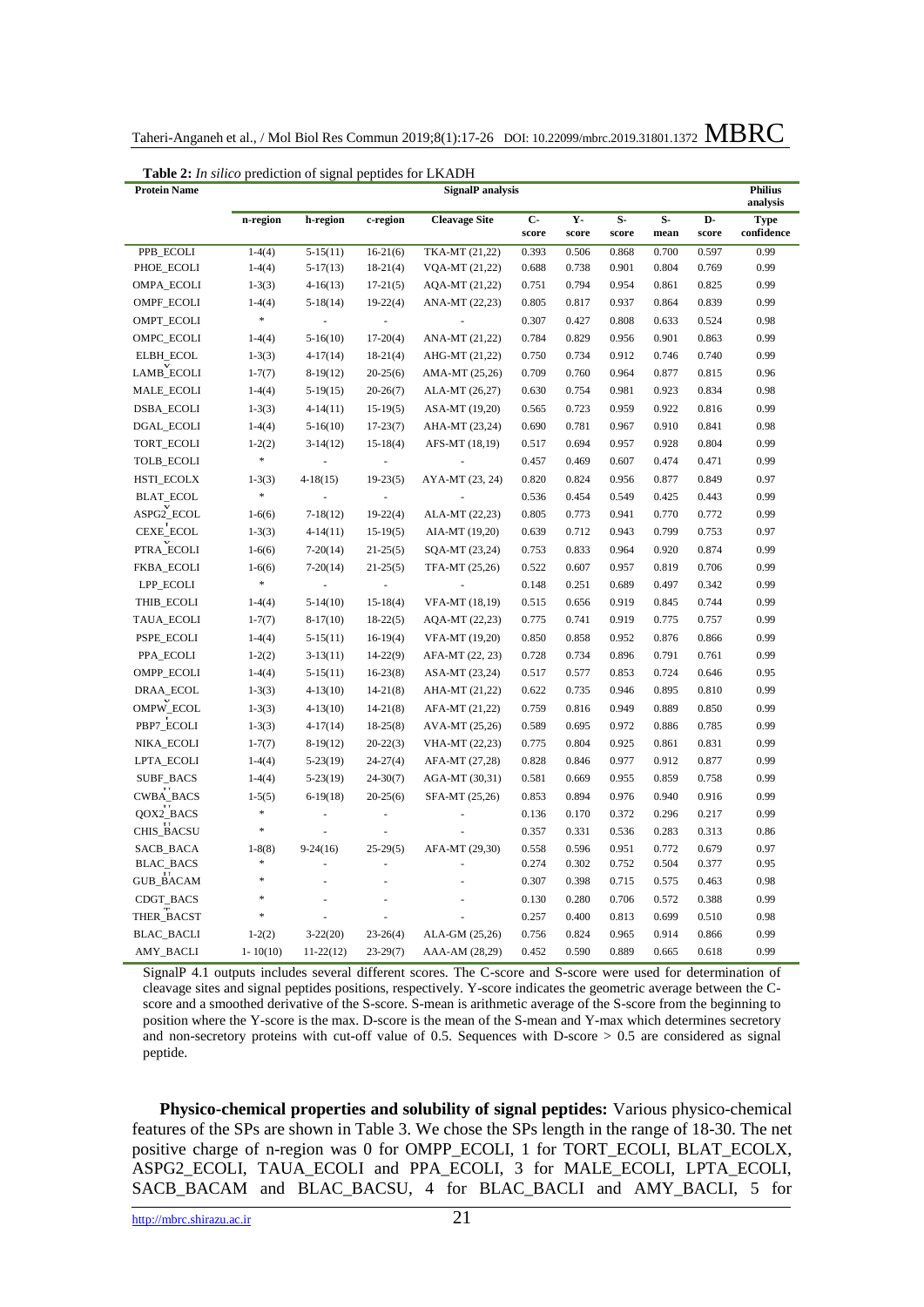Taheri-Anganeh et al., / Mol Biol Res Commun 2019;8(1):17-26 DOI: 10.22099/mbrc.2019.31801.1372 MBRC SUBF\_BACSU and 2 for the other 20 SPs. The grand average of hydropathy (GRAVY) is defined as the sum of hydropathy of amino acids and implemented for total hydropathy comparison. [14]. SUBF\_BACSU  $(0.497)$  and TORT\_ECOLI  $(2.061)$  had the lowest and highest GRAVYs. The hydrophobicity value is indicated, using the aliphatic index, related to the aliphatic amino acids (i.e., alanine, valine, isoleucine, and leucine) composition of a protein sequence. [14]. QOX2\_BACSU (198.46) had the highest aliphatic index, unlike the lowest one which belonged to BLAC\_BACSU (92.22). The instability of the signal peptides alone and in connection with LKADH protein were predicted by the instability index. Having an instability index below 40 indicated the stability of a protein and vice versa. Based on our results, BLAC BACSU (15.03) in connection with LKADH was the most stable fusion protein.

| <b>Table 5:</b> Legicion of signal<br>pepudes physico-chemical properties |                     |         |       |                        |                     |              |                                                    |                                          |                             |
|---------------------------------------------------------------------------|---------------------|---------|-------|------------------------|---------------------|--------------|----------------------------------------------------|------------------------------------------|-----------------------------|
| <b>Signal Peptides</b>                                                    | Amin<br>$\mathbf 0$ | МW      | pI    | Net<br><b>Positive</b> | Aliphati<br>c Index | <b>GRAVY</b> | <b>Instability Index</b><br><b>Without protein</b> | <b>Instability index</b><br>with protein | Solubility<br>(Probability) |
|                                                                           | Acid                |         |       | Charge                 |                     |              |                                                    |                                          |                             |
| PPB ECOLI                                                                 | 21                  | 2256.82 | 10.00 | $\overline{c}$         | 139.52              | 0.971        | Unstable $(56.02)$                                 | <b>Unstable</b> (19.61)                  | Soluble(0.661)              |
| PHOE_ECOLI                                                                | 21                  | 2104.59 | 10.00 | $\sqrt{2}$             | 130.00              | 1.195        | Stable (1.44)                                      | Stable (15.42)                           | Soluble(0.688)              |
| OMPA_ECOLI                                                                | 21                  | 2046.50 | 10.00 | $\sqrt{2}$             | 121.43              | 1.295        | Stable (9.52)                                      | Stable (16.04)                           | Soluble(0.697)              |
| OMPF_ECOLI                                                                | 22                  | 2266.83 | 11.00 | $\mathfrak{2}$         | 150.91              | 1.259        | Unstable $(67.18)$                                 | Stable (20.64)                           | Soluble(0.678)              |
| OMPT_ECOLI                                                                | 20                  | 2102.61 | 11.00 | $\sqrt{2}$             | 146.50              | 1.290        | Stable $(2.62)$                                    | Stable (15.55)                           | Soluble(0.672)              |
| OMPC_ECOLI                                                                | 21                  | 2078.63 | 10.00 | $\mathbf{2}$           | 171.90              | 1.552        | Stable (14.37)                                     | Stable (16.41)                           | Soluble(0.695)              |
| <b>ELBH_ECOLX</b>                                                         | 21                  | 2358.84 | 9.10  | $\mathbf{2}$           | 111.43              | 0.695        | Stable (26.85)                                     | Stable (17.37)                           | Soluble(0.608)              |
| LAMB_ECOLI                                                                | 25                  | 2545.22 | 11.00 | $\boldsymbol{2}$       | 125.20              | 1.332        | <b>Unstable</b> (42.97)                            | Stable (18.96)                           | Soluble(0.668)              |
| MALE_ECOLI                                                                | 26                  | 2698.34 | 11.17 | 3                      | 113.08              | 1.012        | Stable (2.85)                                      | Stable (15.30)                           | Soluble(0.657)              |
| DSBA_ECOLI                                                                | 19                  | 1990.48 | 10.00 | $\mathbf{2}$           | 144.21              | 1.416        | Stable (11.50)                                     | Stable (16.22)                           | Soluble(0.662)              |
| DGAL_ECOLI                                                                | 23                  | 2362.89 | 10.00 | $\mathfrak{2}$         | 102.17              | 0.952        | Stable (14.15)                                     | Stable (16.38)                           | Soluble(0.668)              |
| TORT_ECOLI                                                                | 18                  | 2111.72 | 9.50  | $\,1$                  | 173.33              | 2.061        | Stable (26.66)                                     | Stable (17.25)                           | Soluble(0.640)              |
| <b>TOLB_ECOLI</b>                                                         | 21                  | 2371.92 | 11.00 | $\sqrt{2}$             | 139.52              | 1.219        | Unstable (43.26)                                   | Stable (18.63)                           | Soluble(0.618)              |
| <b>HSTI_ECOLX</b>                                                         | 23                  | 2552.09 | 9.70  | $\mathbf{2}$           | 102.17              | 1.026        | Stable (32.43)                                     | Stable (17.91)                           | Soluble(0.608)              |
| <b>BLAT_ECOLX</b>                                                         | 23                  | 2626.22 | 8.02  | 1                      | 110.43              | 1.539        | Unstable $(56.40)$                                 | Stable (19.91)                           | Soluble(0.573)              |
| ASPG2_ECOLI                                                               | 22                  | 2274.76 | 8.35  | $\mathbf{1}$           | 93.64               | 1.136        | Stable (-1.15)                                     | Stable (15.16)                           | Soluble(0.683)              |
| CEXE_ECOLX                                                                | 19                  | 1979.51 | 9.70  | $\mathbf{2}$           | 154.21              | 1.411        | Stable (29.75)                                     | Stable (17.50)                           | Soluble(0.678)              |
| PTRA_ECOLI                                                                | 23                  | 2613.20 | 11.00 | $\boldsymbol{2}$       | 131.74              | 0.857        | Unstable $(51.93)$                                 | Stable (19.54)                           | Soluble(0.604)              |
| <b>FKBA_ECOLI</b>                                                         | 25                  | 2676.31 | 10.00 | $\sqrt{2}$             | 121.20              | 1.212        | Stable (14.37)                                     | Stable (16.38)                           | Soluble(0.649)              |
| LPP_ECOLI                                                                 | 20                  | 1956.46 | 10.00 | $\mathbf{2}$           | 161.00              | 1.400        | Stable (10.64)                                     | Stable (16.14)                           | Soluble(0.707)              |
| THIB_ECOLI                                                                | 18                  | 1974.60 | 8.89  | $\mathbf{2}$           | 157.22              | 1.589        | Unstable (65.64)                                   | Stable (19.85)                           | Soluble(0.646)              |
| TAUA_ECOLI                                                                | 22                  | 2308.72 | 9.50  | 1                      | 120.45              | 1.055        | Stable(34.41)                                      | Stable (18.01)                           | Soluble(0.659)              |
| PSPE_ECOLI                                                                | 19                  | 2065.63 | 10.00 | $\mathbf{2}$           | 148.95              | 1.711        | Stable (17.37)                                     | Stable (16.64)                           | Soluble(0.643)              |
| PPA_ECOLI                                                                 | 22                  | 2384.99 | 8.50  | $\mathbf{1}$           | 155.45              | 1.405        | Unstable $(53.16)$                                 | Stable (19.52)                           | Soluble(0.645)              |
| OMPP_ECOLI                                                                | 23                  | 2406.88 | 5.75  | $\boldsymbol{0}$       | 114.78              | 0.904        | Unstable $(44.47)$                                 | Stable (18.91)                           | Soluble(0.697)              |
| DRAA_ECOLX                                                                | 21                  | 2135.63 | 10.00 | $\sqrt{2}$             | 98.10               | 1.162        | Stable (16.49)                                     | Stable (16.57)                           | Soluble(0.674)              |
| OMPW_ECOLI                                                                | 21                  | 2093.55 | 10.00 | $\mathbf{2}$           | 125.71              | 1.210        | Stable (1.44)                                      | Stable (15.42)                           | Soluble(0.694)              |
| PBP7_ECOLI                                                                | 25                  | 2705.36 | 11.00 | $\mathbf{2}$           | 117.20              | 1.228        | <b>Unstable</b> (57.99)                            | Stable (20.32)                           | Soluble(0.611)              |
| NIKA_ECOLI                                                                | $22\,$              | 2434.99 | 10.35 | $\sqrt{2}$             | 137.73              | 1.350        | Unstable $(60.45)$                                 | Stable (20.10)                           | Soluble(0.634)              |
| LPTA_ECOLI                                                                | 27                  | 2849.47 | 10.30 | 3                      | 130.37              | 0.881        | Stable (17.32)                                     | Stable (16.65)                           | Soluble(0.628)              |
| <b>SUBF_BACSU</b>                                                         | 30                  | 3145.80 | 12.02 | 5                      | 117.00              | 0.497        | Stable (20.75)                                     | Stable (17.02)                           | Soluble(0.634)              |
| CWBA_BACSU                                                                | 25                  | 2649.35 | 8.89  | $\overline{c}$         | 160.00              | 1.596        | <b>Unstable</b> (42.97)                            | Stable (18.96)                           | Soluble(0.634)              |
| QOX2_BACSU                                                                | 26                  | 2843.68 | 11.00 | $\sqrt{2}$             | 198.46              | 2.242        | Stable (8.20)                                      | Stable (15.80)                           | Soluble(0.646)              |
| CHIS_BACSU                                                                | 35                  | 4094.03 | 9.52  | $\overline{c}$         | 83.71               | 0.800        | Stable (17.79)                                     | Stable (16.73)                           | Soluble(0.577)              |
| SACB_BACAM                                                                | 29                  | 3008.61 | 10.30 | 3                      | 107.93              | 0.710        | Stable (26.18)                                     | Stable (17.57)                           | Soluble(0.642)              |
| <b>BLAC_BACSU</b>                                                         | 36                  | 3875.66 | 9.30  | 3                      | 92.22               | 0.628        | Stable (4.18)                                      | Stable (15.03)                           | Soluble(0.575)              |
| <b>GUB_BACAM</b>                                                          | 25                  | 2640.30 | 9.50  | $\overline{c}$         | 148.00              | 1.508        | Unstable (45.44)                                   | Stable (19.18)                           | Soluble(0.657)              |
| CDGT_BACST                                                                | 31                  | 3562.25 | 8.50  | $\mathbf{1}$           | 116.13              | 0.887        | Unstable (46.86)                                   | Stable (19.90)                           | Soluble(0.632)              |
| THER_BACST                                                                | 25                  | 2414.95 | 11.00 | $\overline{c}$         | 121.60              | 1.100        | Stable (33.02)                                     | Stable (18.06)                           | Soluble(0.678)              |
| <b>BLAC_BACLI</b>                                                         | 26                  | 2810.54 | 10.04 | $\overline{4}$         | 131.54              | 1.192        | Stable (15.30)                                     | Stable (16.46)                           | Soluble(0.607)              |
| <b>AMY_BACLI</b>                                                          | 29                  | 3299.07 | 11.10 | $\overline{4}$         | 141.72              | 0.752        | Unstable $(50.51)$                                 | Stable (20.08)                           | Soluble(0.577)              |

**Table 3:** Prediction of signal peptides physico-chemical properties

MW (molecular weight), pI (isoelectric point), Instability index, GRAVY (grand average of hydropathicity). Proteins with instability index more than 40 were considered as unstable.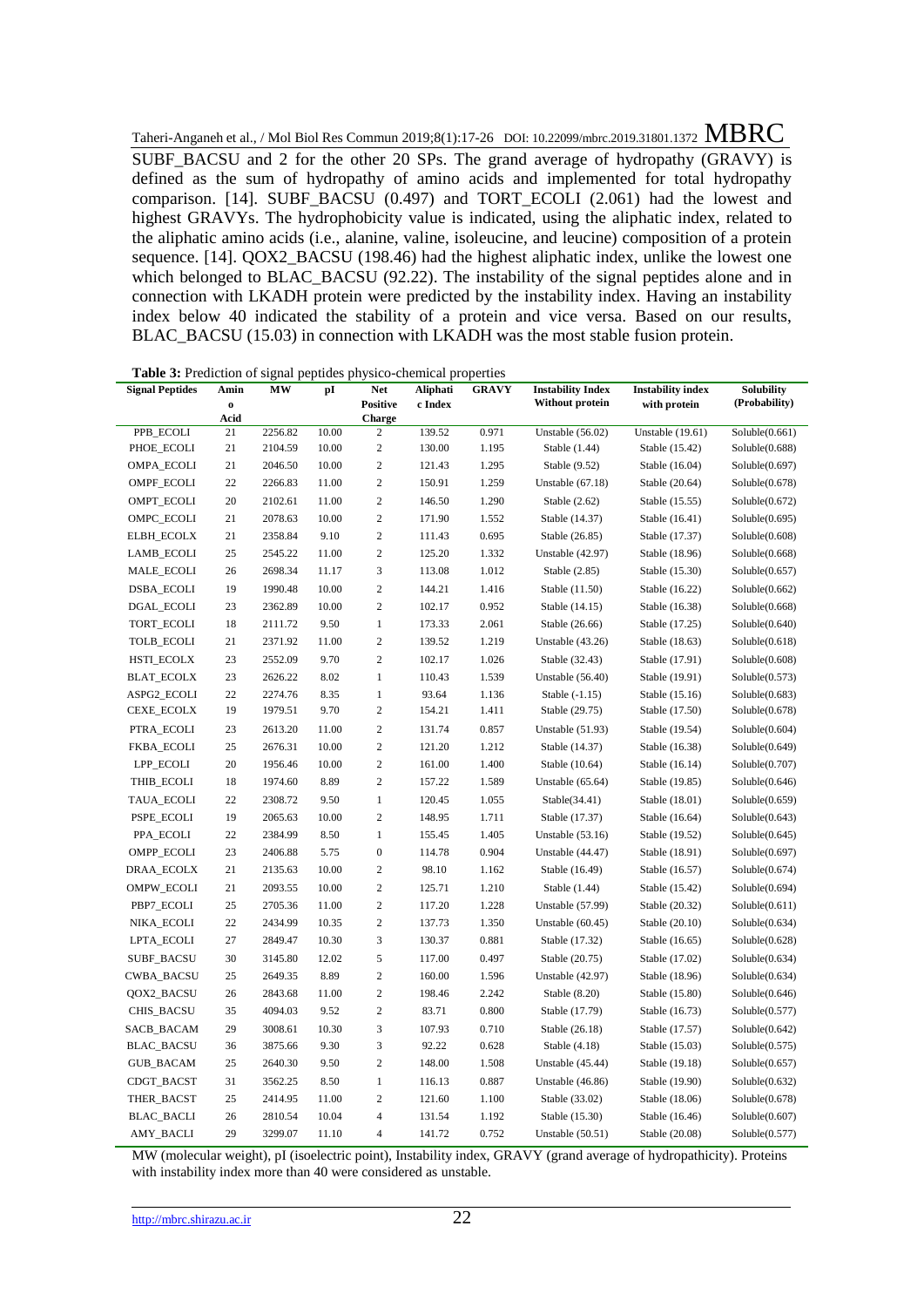**Prediction of secretion pathway and sub-cellular localization:** The results of PRED-TAT web server revealed that all the remaining stable and soluble SPs belonged to the Sec pathway, except QOX2 BACSU that targets the protein to transmembrane segment. These SPs can translocate fused LKADH to different compartments. ProtCompB server sub-cellular localization evaluation, indicating that amongst SPs in this step, LPTA\_ECOLI and SACB\_BACAM can localize LKADH in periplasmic space, SUBF\_BACSU, CHIS\_BACSU, CDGT\_BACST and AMY\_BACLI can translocate this heterologous protein into extracellular space, and other SPs can direct this heterologous protein into the cytoplasm (Table 4).

**Table 4:** Evaluation of secretion pathways and sub-cellular location of SPs.

| <b>Signal peptides</b> | <b>Secretion</b><br>pathway | <b>Reliability</b><br>Score (%) | Cytoplas<br>mic | Membrane | <b>Secreted</b><br>(extracellular) | Periplasmic | <b>Final prediction site</b> |
|------------------------|-----------------------------|---------------------------------|-----------------|----------|------------------------------------|-------------|------------------------------|
| PHOE_ECOLI             | Sec                         | 0.995                           | 9.91            | 0.03     | 0.00                               | 00.06       | Cytoplasmic                  |
| OMPA_ECOLI             | Sec                         | 0.999                           | 9.82            | 0.09     | 0.03                               | 0.06        | Cytoplasmic                  |
| OMPF_ECOLI             | Sec                         | 0.998                           | 9.90            | 0.04     | 0.00                               | 0.06        | Cytoplasmic                  |
| OMPT_ECOLI             | Sec                         | 0.991                           | 9.93            | 0.02     | 0.00                               | 0.05        | Cytoplasmic                  |
| OMPC_ECOLI             | Sec                         | 0.990                           | 9.84            | 0.09     | 0.00                               | 0.07        | Cytoplasmic                  |
| ELBH_ECOLX             | Sec                         | 0.985                           | 9.80            | 0.12     | 0.02                               | 0.06        | Cytoplasmic                  |
| LAMB_ECOLI             | Sec                         | 0.998                           | 9.92            | 0.02     | 0.00                               | 0.06        | Cytoplasmic                  |
| MALE_ECOLI             | Sec                         | 0.997                           | 9.92            | 0.06     | 0.00                               | 0.02        | Cytoplasmic                  |
| <b>DSBA_ECOLI</b>      | Sec                         | 0.994                           | 9.83            | 0.11     | 0.00                               | 0.05        | Cytoplasmic                  |
| DGAL_ECOLI             | Sec                         | 0.999                           | 9.83            | 0.11     | 0.00                               | 0.06        | Cytoplasmic                  |
| TORT_ECOLI             | Sec                         | 0.990                           | 9.96            | 0.02     | 0.00                               | 0.03        | Cytoplasmic                  |
| <b>TOLB_ECOLI</b>      | Sec                         | 0.991                           | 9.85            | 0.11     | 0.00                               | 0.04        | Cytoplasmic                  |
| <b>HSTI_ECOLX</b>      | Sec                         | 0.999                           | 9.62            | 0.10     | 0.24                               | 0.04        | Cytoplasmic                  |
| <b>BLAT_ECOLX</b>      | Sec                         | 0.996                           | 9.89            | $0.00\,$ | 0.07                               | 0.03        | Cytoplasmic                  |
| ASPG2_ECOLI            | Sec                         | 0.999                           | 9.80            | 0.13     | 0.01                               | 0.06        | Cytoplasmic                  |
| CEXE_ECOLX             | Sec                         | 0.993                           | 9.82            | 0.06     | 0.07                               | 0.05        | Cytoplasmic                  |
| PTRA_ECOLI             | Sec                         | 0.995                           | 9.82            | 0.12     | 0.00                               | 0.05        | Cytoplasmic                  |
| <b>FKBA_ECOLI</b>      | Sec                         | 0.992                           | 9.81            | 0.15     | 0.00                               | 0.04        | Cytoplasmic                  |
| LPP_ECOLI              | Sec                         | 0.968                           | 9.89            | 0.05     | 0.00                               | 0.06        | Cytoplasmic                  |
| THIB_ECOLI             | Sec                         | 0.997                           | 9.86            | 0.09     | 0.00                               | 0.06        | Cytoplasmic                  |
| TAUA_ECOLI             | Sec                         | 0.998                           | 9.90            | 0.04     | 0.00                               | 0.06        | Cytoplasmic                  |
| PSPE_ECOLI             | Sec                         | 0.999                           | 9.72            | 0.10     | 0.13                               | 0.05        | Cytoplasmic                  |
| PPA_ECOLI              | Sec                         | 1.000                           | 9.82            | 0.12     | 0.00                               | 0.06        | Cytoplasmic                  |
| OMPP_ECOLI             | Sec                         | 0.997                           | 9.93            | 0.02     | 0.00                               | 0.05        | Cytoplasmic                  |
| DRAA_ECOLX             | Sec                         | 1.000                           | 9.85            | $0.08\,$ | 0.00                               | 0.06        | Cytoplasmic                  |
| OMPW_ECOLI             | Sec                         | 1.000                           | 9.82            | 0.10     | 0.02                               | 0.06        | Cytoplasmic                  |
| PBP7_ECOLI             | Sec                         | 0.997                           | 9.83            | 0.12     | 0.00                               | 0.05        | Cytoplasmic                  |
| NIKA_ECOLI             | Sec                         | 0.996                           | 9.88            | 0.07     | 0.00                               | 0.06        | Cytoplasmic                  |
| LPTA_ECOLI             | Sec                         | 1.000                           | 0.00            | 0.60     | 1.12                               | 8.28        | Periplasmic                  |
| <b>SUBF_BACSU</b>      | Sec                         | 0.996                           | 2.22            | 1.85     | 5.77                               | 0.16        | Secreted                     |
| <b>CWBA_BACS</b>       | Sec                         | 0.999                           | 9.94            | 0.00     | 0.02                               | 0.04        | Cytoplasmic                  |
| QOX2_BACSU             | TM segment                  | 0.788                           | 9.95            | $0.00\,$ | 0.02                               | 0.03        | Cytoplasmic                  |
| CHIS_BACSU             | Sec                         | 0.975                           | 2.20            | 0.84     | 6.77                               | 0.19        | Secreted                     |
| SACB_BACAM             | Sec                         | 0.999                           | 1.04            | 0.00     | $0.00\,$                           | 8.96        | Periplasmic                  |
| <b>BLAC_BACSU</b>      | Sec                         | 0.995                           | 2.36            | 0.00     | 2.41                               | 5.23        | membrane bound Periplasmic   |
| <b>GUB_BACAM</b>       | Sec                         | 0.998                           | 9.93            | 0.00     | 0.03                               | 0.04        | Cytoplasmic                  |
| CDGT_BACST             | Sec                         | 0.958                           | 1.37            | 1.69     | 6.94                               | 0.00        | Secreted                     |
| THER_BACST             | Sec                         | 0.997                           | 9.74            | 0.03     | 0.19                               | 0.04        | Cytoplasmic                  |
| <b>BLAC_BACLI</b>      | Sec                         | 0.992                           | 9.91            | 0.03     | 0.00                               | 0.06        | Cytoplasmic                  |
| AMY_BACLI              | Sec                         | 0.999                           | 0.00            | 1.57     | 8.43                               | 0.00        | Secreted                     |

## **DISCUSSION**

Overexpression of recombinant proteins in the intracellular space of *E. coli* is usually accompanied with high inclusion body aggregation; hence, it is essential to launch a method for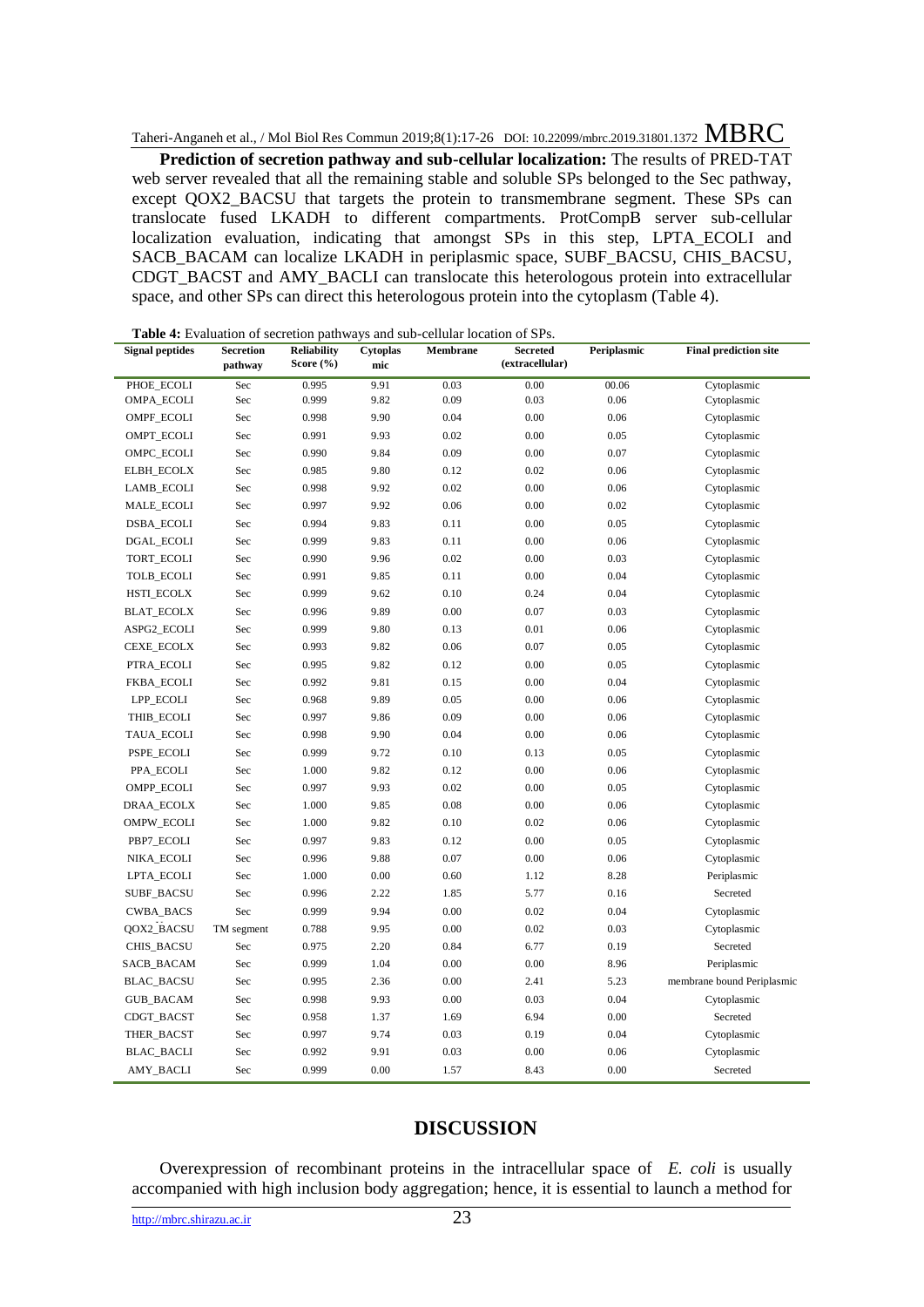periplasmic or extracellular secretion of proteins [9]. Sec, SRP and TAT are some of protein secretion pathways, which are recruited by prokaryotes. The role of these pathways is to direct proteins into periplasmic space according to their SPs. Thus, choosing a proper SP is a critical step in designing secretory recombinant proteins [11]. The new era in medical and biology has begun with the advent of some other sciences, such as computational biology and bioinformatics. The advantages of using bioinformatics program before launching an experimental study are reducing the costs and increasing the accuracy and validity of the experimental researches [19].

There are many of these bioinformatics online web tools, which can be used to find suitable SPs. A parameter that determines a peptide as a SP is D-score of the signalP server; hence, Dscore is used to sort all SPs in the first step. According to D-scores (Table 2), 31 out of 41 selected SPs were identified as SPs for LKADH, but more features were needed to evaluate a suitable SP.

Some important physico-chemical characteristics of SPs including instability index, GRAVY, net positive charge, h-region length has to be considered for effective protein secretion. A crucial region in a SP is n-region that can confer the ability for translocation to the desired secretory protein. The existence of one or more basic residues causes the n-region to be positively charged. The positive charges facilitate the interaction between SPs and phospholipids, which helps protein to translocate through the membrane [20]. Therefore, any substitution that changes the basic residues with neutral or acidic ones in the signal peptide sequences can reduce the rate of protein synthesis and their secretion [21]. The results of the present study showed a range of 0-5 for positive charges of all SPs. As all the selected SPs are in a suitable range of positively charged residues for n-region, it is also necessary to consider other characteristics for selecting a suitable SP. The h-region is another key region of a SP that its hydrophobic feature has an essential role in membrane targeting and extracellular secretion of proteins [22]. Therefore, hydrophobicity is the most crucial factor for the activity of this region, and the length of h-region is also a determinant of hydrophobicity. Consequently, increasing the length of h-region can raise the level of hydrophobicity, helping to promote the protein secretion rate. Aliphatic index and GRAVY are two major parameters that determine the hydrophobicity, and any increase in these parameters can lead to elevated hydrophobicity [18, 22]. As shown in Table 3, all 31 evaluated SPs in this step of the study had high aliphatic indexes, and their hydrophobicity is suitable for secretion. During protein transportation into the extracellular space, signal peptidases cleave the signal peptide sequence in the cleavage site and produce a mature protein product. The cleavage site located in the c-region often has less hydrophobicity, and it includes a signal sequence that is recognized by the signal peptidase. According to the -1, -3 rule a residue with a small neutral side chain like alanine, serine and glycine should be located at -1 and -3 positions. Hence, an Ala-X-Ala box sequence which forms, can be identified and cleaved by signal peptidase [23]. As shown in Table 1, alanine is the most common residue found at the -1 and -3 positions, and the others are approximately similar to AXA box.

Two common translocating pathways in both gram-negative and -positive bacteria that trigger proteins to the extracellular space, are Sec and Tat [24]. In *E. coli*, about 50% of all total proteins are excreted, with more than 90% secreted via the Sec pathway. Using the Sec pathway, the unfolded proteins can translocate across the membrane and target the extracellular space, either via co-translational (SRP pathway) or post-translational. On the other hand, fully folded proteins get out of the cytoplasm by Tat pathway, a process that uses Tat translocation complex. Folding of proteins in the cytoplasm can result in their aggregation and degradation due to cellular proteases; thus, it seems that Sec and SRP pathways are more suitable for the secretory production of proteins than Tat [25-27]. As indicated in Table 4, all SPs in this step were specific for the Sec pathway with reliability scores of more than 0.9. For this reason, based on the analysis none of them were omitted, since we required sub-cellular localization analysis.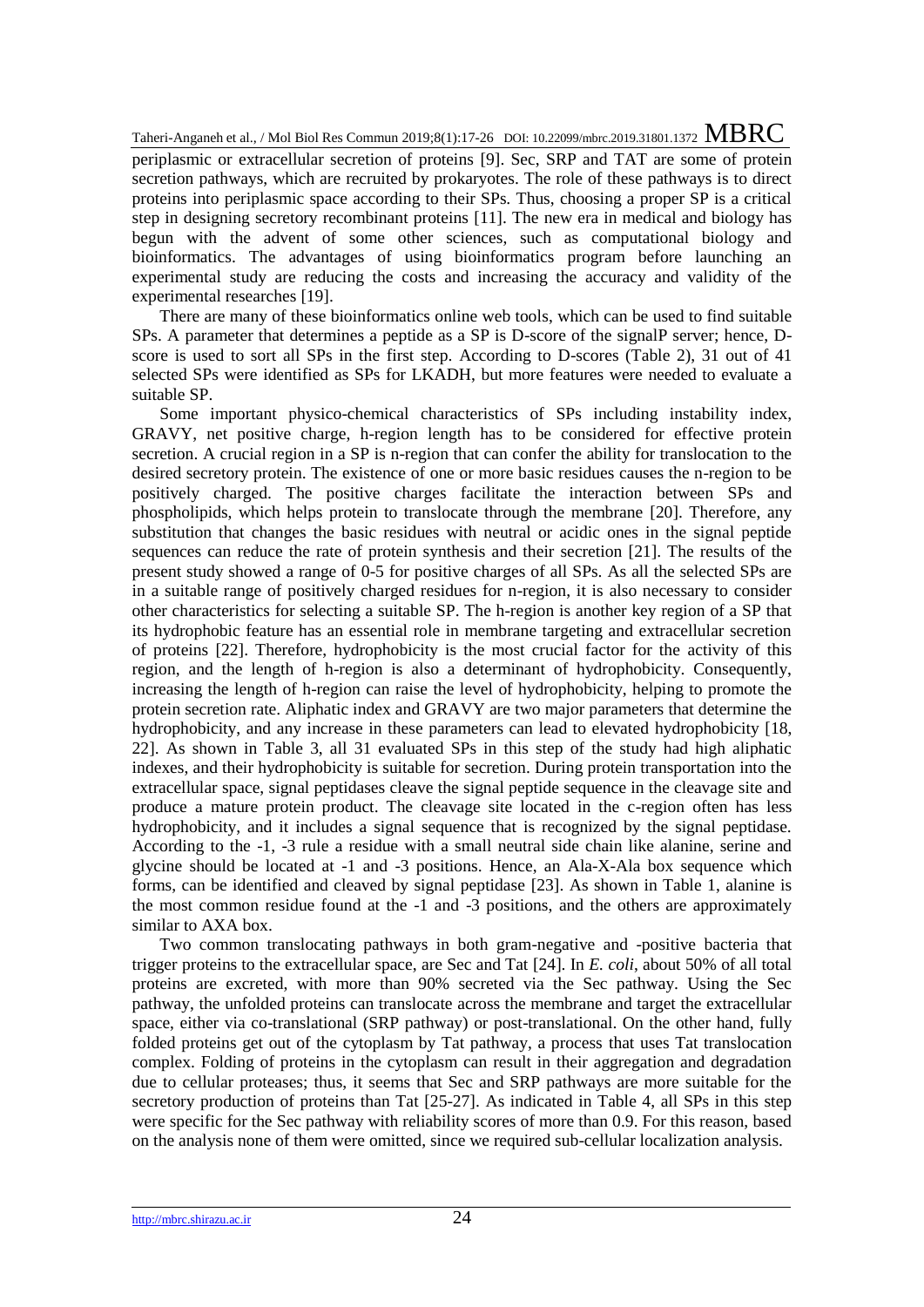# $\frac{\text{Taheri-Anganeh et al., } }{\text{MBRC}}$  Commun 2019;8(1):17-26 DOI: 10.22099/mbrc.2019.31801.1372 MBRC

At the end, it was determined that amongst 30 stable and soluble LKADH fused SPs, directed toward Sec pathway, 26 SPs were able to translocated to the cytoplasm, and only 4 translocated to LKADH into the periplasmic and extracellular space.

As far as we know, this is the first study aiming to investigate suitable SPs in fusion with LKADH by analyzing their potential effects on the secretion of this protein. It is logical that selecting a suitable and accurate SP for a given protein can reduce the cost and time for production and purification processes of recombinant proteins. This study evaluated 41 diff erent SPs in order to select the most applicable ones for secreting the recombinant LKADH protein out of *E. coli* host. The results of this work indicated that LPTA ECOLI, SUBF BACSU, CHIS BACSU, SACB BACAM, CDGT BACST and AMY BACLI SPs could be theoretically considered as suitable candidates for the LKADH secretion. However, further experimental investigations should be carried out to validate these results.

**Acknowledgements:** This study was financially supported by the office of vice-chancellor for research of Shiraz University of Medical Sciences (Grant No. [95-01-00-13447\)](http://pajooheshyar.sums.ac.ir/user/view_tarh_form.phtml?admin=zmostafavipour88@yahoo.co.uk&seed=vfaQ2buQQISxo2xSknm7Cx0wCpacGEemoBxFBYFWzFxRPAB9&cod_tarh=95-01-00-13447). The results described in this paper were part of PhD student thesis of Mortaza Taheri-Anganeh. The authors wish to thank Mr. H. Argasi at the Research Consultation Center (RCC) of Shiraz University of Medical Sciences for his invaluable assistance in editing this manuscript.

**Conflict of Interest:** The authors declare that they have no conflict of interest.

#### **REFERENCES**

- 1. Warraich HJ, Rana JS. Diabetic dyslipidemia: Epidemiology and prevention of cardiovascular disease and implications of newer therapies. Curr Cardiol Rep 2018;20:125.
- 2. Suh D-C, Griggs SK, Henderson ER, Lee S-M, Park T. Comparative effectiveness of lipidlowering treatments to reduce cardiovascular disease. Expert Rev Pharmacoecon Outcomes 2018;18:51-69.
- 3. Barrios-González J, Miranda RU. Biotechnological production and applications of statins. Appl Microbiol Biotechnol 2010;85:869-883.
- 4. Patel JM. Biocatalytic synthesis of atorvastatin intermediates. J Mol Catal B Enzym 2009;61: 123-128.
- 5. Ngo HX, Garneau-Tsodikova S. What are the drugs of the future? Med Chem Comm 2018;9: 757-758.
- 6. Hummel W. Enzyme-catalyzed synthesis of optically pure R (+)-phenylethanol. Biotechnol Lett 1990;12:403-408.
- 7. He X-J, Chen S-Y, Wu J-P, Yang L-R, Xu G. Highly efficient enzymatic synthesis of tertbutyl (S)-6-chloro-5-hydroxy-3-oxohexanoate with a mutant alcohol dehydrogenase of Lactobacillus kefir. Appl Microbiol Biotechnol 2015;99:8963-8975.
- 8. Ghavim M, Abnous K, Arasteh F, Taghavi S, Nabavinia MS, Alibolandi M, Ramezani M. High level expression of recombinant human growth hormone in Escherichia coli: crucial role of translation initiation region. Res Pharm Sci 2017;12:168.
- 9. Kaur J, Kumar A, Kaur J. Strategies for optimization of heterologous protein expression in E. coli: Roadblocks and reinforcements. Int J Biol Macromol 2018;106:803-822.
- 10. Yoon SH, Kim SK, Kim JF. Secretory production of recombinant proteins in Escherichia coli. Recent Pat biotechnol 2010;4:23-29.
- 11.Owji H, Nezafat N, Negahdaripour M, Hajiebrahimi A, Ghasemi Y. A comprehensive review of signal peptides: Structure, roles, and applications. Eur J Cell Biol 2018;97:422- 441.
- 12.Maffei B, Francetic O, Subtil A. Tracking Proteins Secreted by Bacteria: What's in the Toolbox? Front Cell Infect Microbiol 2017;7:221.
- 13. Nielsen H. Predicting secretory proteins with SignalP. Methods Mol Biol 2017;1611:59-73.